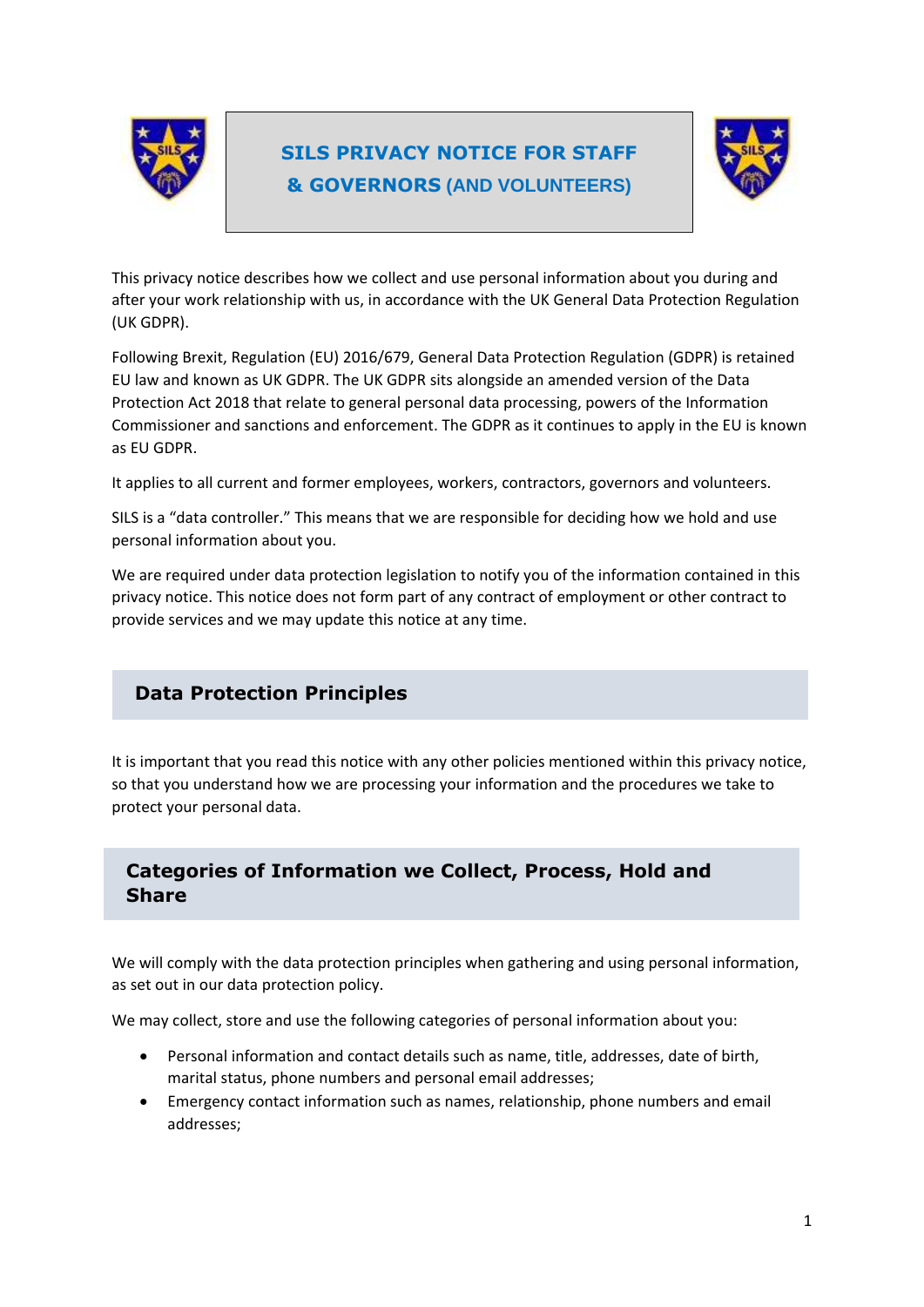- Information collected during the recruitment process that we retain during your employment including references, proof of right to work in the UK, application form, CV, qualifications;
- Employment contract information such as start dates, hours worked, post, roles;
- Education and training details;
- Details of salary and benefits including payment details, payroll records, tax status information, national insurance number, pension and benefits information;
- Details of any dependants;
- Your nationality and immigration status and information from related documents, such as your passport or other identification and immigration information;
- Information in your sickness and absence records such as number of absences and reasons (including sensitive personal information regarding your physical and/or mental health);
- Criminal records information as required by law to enable you to work with children;
- Your trade union membership;
- Information on grievances raised by or involving you;
- Information on conduct and/or other disciplinary issues involving you;
- Details of your appraisals, performance reviews and capability issues;
- Details of your time and attendance records;
- Information about the use of our IT, communications and other systems, and other monitoring information;
- Details of your use of business-related social media;
- Images of staff captured by the School's CCTV system;
- Your use of public social media (only in very limited circumstances, to check specific risks for specific functions within the School, you will be notified separately if this is to occur); and
- Details in references about you that we give to other;
- Recordings of staff from the School's video conferencing platform
- Your racial or ethnic origin, sex and sexual orientation, religious or similar beliefs.

## **How we Collect this Information**

We may collect this information from you in your application form, but we will also collect information in a number of different ways. This could be through the Home Office, our pension providers, medical and occupational health professionals we engage with, your trade union, and even other employees. Information is also collected through CCTV, access control systems and any IT system the school has in place.

#### **For governors:**

The majority of the information that we collect from you is mandatory, however there is some information that you can choose whether or not to provide it to us. Whenever we seek to collect information from you, we make it clear whether you must provide this information (and if so, what the possible consequences are of not complying), or whether you have a choice.

We may collect this information from you directly, or from a number of third-party sources, such as other employees, the DBS, technical networks and so on.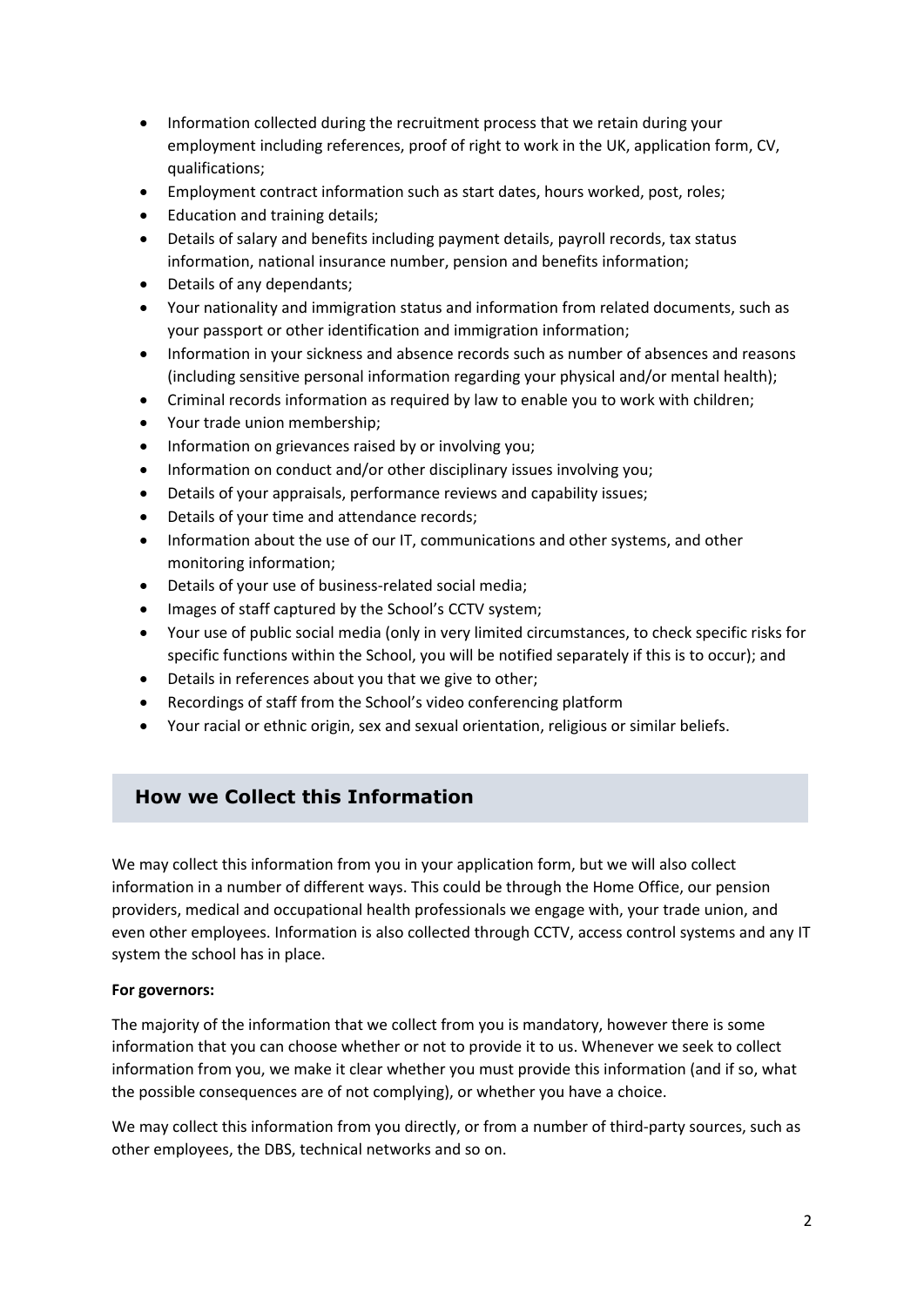## **How we use your Information**

We will only use your personal information when the law allows us to. Most commonly, we will use your information in the following circumstances:

- Where we need to perform the contract, we have entered into with you;
- Where we need to comply with a legal obligation (such as health and safety legislation, under statutory codes of practice and employment protection legislation);
- Where it is needed in the public interest or for official purposes;
- Where it is necessary for our legitimate interests (or those of a third party) and your interests, rights and freedoms do not override those interests.
- When you have provided us with consent to process your personal data.

We need all the categories of information in the list above primarily to allow us to perform our contract with you and to enable us to comply with legal obligations.

The situations in which we will process your personal information are listed below:

- To determine recruitment and selection decisions on prospective employees;
- In order to carry out effective performance of the employees' contract of employment and to maintain employment records;
- To comply with regulatory requirements and good employment practice;
- To carry out vetting and screening of applicants and current staff in accordance with regulatory and legislative requirements;
- Enable the development of a comprehensive picture of the workforce and how it is deployed and managed;
- To enable management and planning of the workforce, including accounting and auditing;
- Personnel management including retention, sickness and attendance;
- Performance reviews, managing performance and determining performance requirements;
- In order to manage internal policy and procedure;
- Human resources administration including pensions, payroll and benefits;
- To determine qualifications for a particular job or task, including decisions about promotions;
- Evidence for possible disciplinary or grievance processes;
- Complying with legal obligations;
- To monitor and manage staff access to our systems and facilities in order to protect our networks, the personal data of our employees and for the purposes of safeguarding;
- To monitor and protect the security of our network and information, including preventing unauthorised access to our computer network and communications systems and preventing malicious software distribution;
- Education, training and development activities;
- To monitor compliance with equal opportunities legislation;
- To answer questions from insurers in respect of any insurance policies which relate to you;
- Determinations about continued employment or engagement;
- Arrangements for the termination of the working relationship;
- Dealing with post-termination arrangements;
- Health and safety obligations;
- Prevention and detection of fraud or other criminal offences; and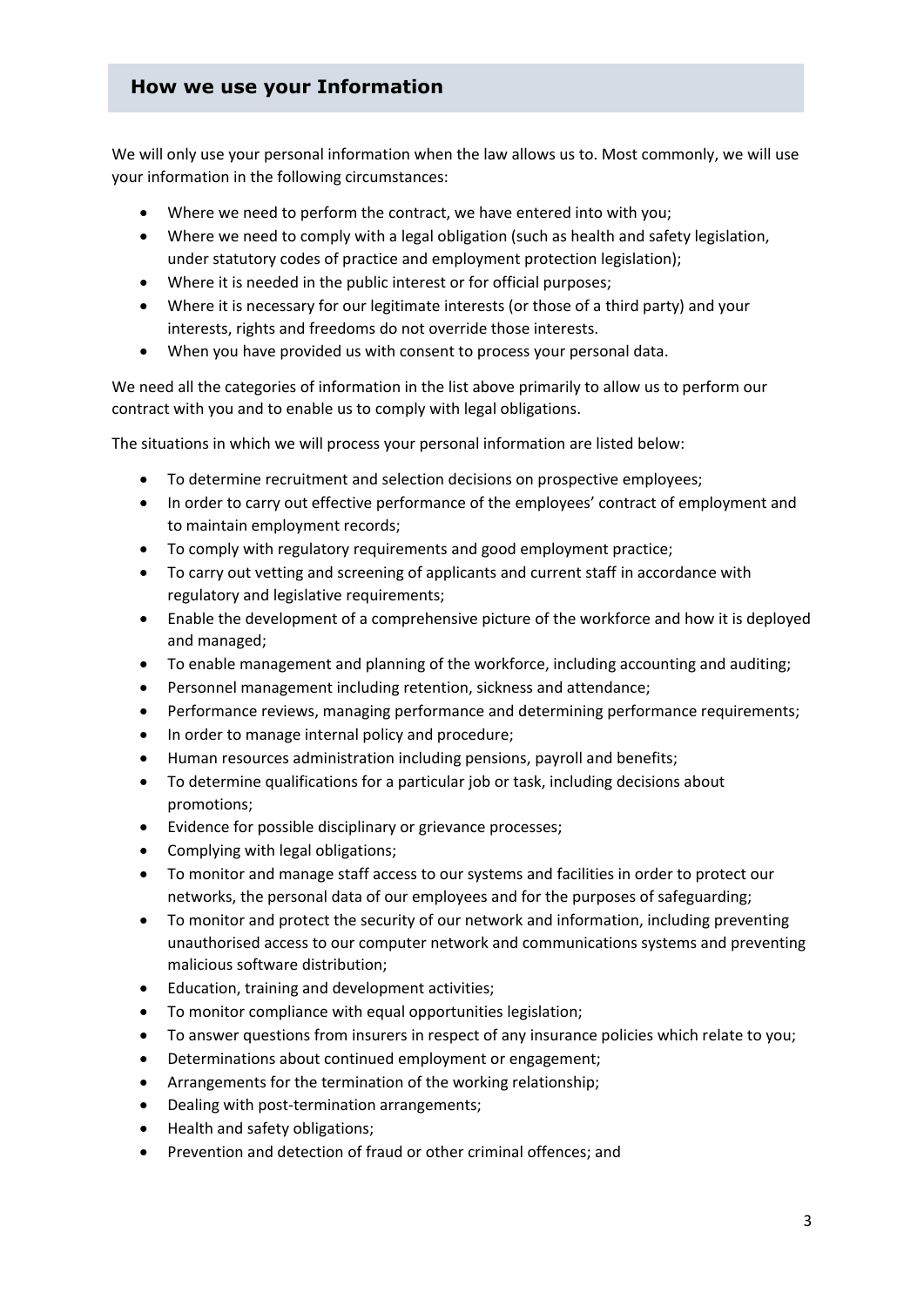• To defend the School in respect of any investigation or court proceedings and to comply with any court or tribunal order for disclosure.

Some of the above grounds for processing will overlap and there may be several grounds which justify our use of your personal information.

If you fail to provide certain information when requested, we may not be able to perform the contract we have entered into with you, or we may be prevented from complying with our legal obligations.

We will only use your personal information for the purposes for which we collected it, unless we reasonably consider that we need to use it for another reason and that reason is compatible with the original purpose.

#### **For governors:**

- To determine appointment and suitability as a governor;
- To deal with election of governors;
- To comply with safeguarding obligations;
- To provide details on our website or online databases about governors;
- To communicate with third parties and other stakeholders to the School;
- For business management and planning purposes (including accounting, budgetary and health and safety purposes;
- For financial purposes (such as expenses);
- To deal with any complaints/investigations as required;
- When you sit on a panel or committee, name and comments as well as decisions made;
- To send communications in your role as governor;
- For education, training and development requirements;
- In order to review governance of the School;
- In order to comply with any legal dispute or any legal obligations;
- In order to comply with regulatory requirements or health and safety obligations;
- To ensure system security, including preventing unauthorised access to our networks;
- To monitor use of our systems to ensure compliance with our IT processes;
- To receive advice from external advisors and consultants;
- To liaise with regulatory bodies (such as the DfE, DBS); and
- Dealing with termination of your appointment;

## **How we use Particularly Sensitive Information**

**Sensitive** personal information (as defined under the UK GDPR as "special category data") require higher levels of protection and further justification for collecting, storing and using this type of personal information. We may process this data in the following circumstances:

- In limited circumstances, with your explicit written consent;
- Where we need to carry out our legal obligations in line with our data protection policy;
- Where it is needed in the public interest, such as for equal opportunities monitoring (or in relation to our pension scheme);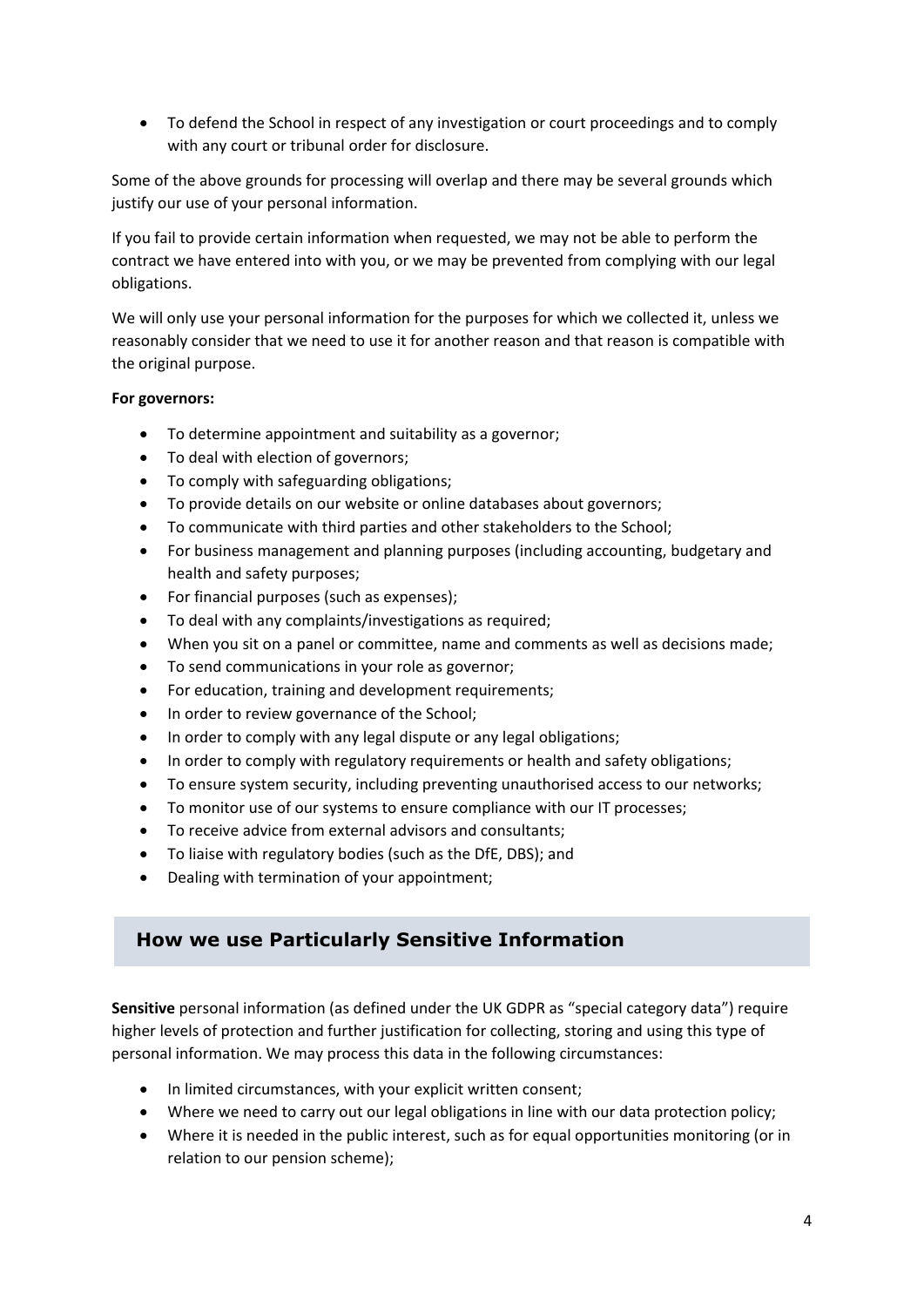• Where it is needed to assess your working capacity on health grounds, subject to appropriate confidentiality safeguards. Less commonly, we may process this type of information where it is needed in relation to legal claims or where it is necessary to protect your interests (or someone else's interests) and you are not capable of giving your consent.

We will use this information in the following ways:

- Collecting information relating to leave of absence, which may include sickness absence or family related leave;
- To comply with employment and other laws;
- Collecting information about your physical or mental health, or disability status, to ensure your health and welfare in the workplace and to assess your fitness to work, to provide appropriate workplace adjustments, to manage sickness absence and to administer benefits;
- Collecting information about your race or national or ethnic origin, religious, philosophical or moral beliefs, or sexual life or sexual orientation, to ensure meaningful equal opportunity monitoring and reporting.

To record trade union membership information to pay trade union premiums and to comply with employment law obligations.

# **Criminal Convictions**

We may only use information relating to criminal convictions where the law allows us to do so. This will usually be where it is necessary to carry out our legal obligations. We will only collect information about criminal convictions if it is appropriate given the nature of the role and where we are legally able to do so.

Where appropriate we will collect information about criminal convictions as part of the recruitment process or we may be notified of such information directly by you in the course of working for us.

## **Sharing Data**

We may need to share your data with third parties, including third party service providers where required by law, where it is necessary to administer the working relationship with you or where we have another legitimate interest in doing so. These include the following:

- the Department for Education (DfE);
- Ofsted;
- Prospective Employers;
- Welfare services (such as social services);
- Law enforcement officials such as police, HMRC;
- LADO;
- Training providers;
- Professional advisors such as lawyers and consultants;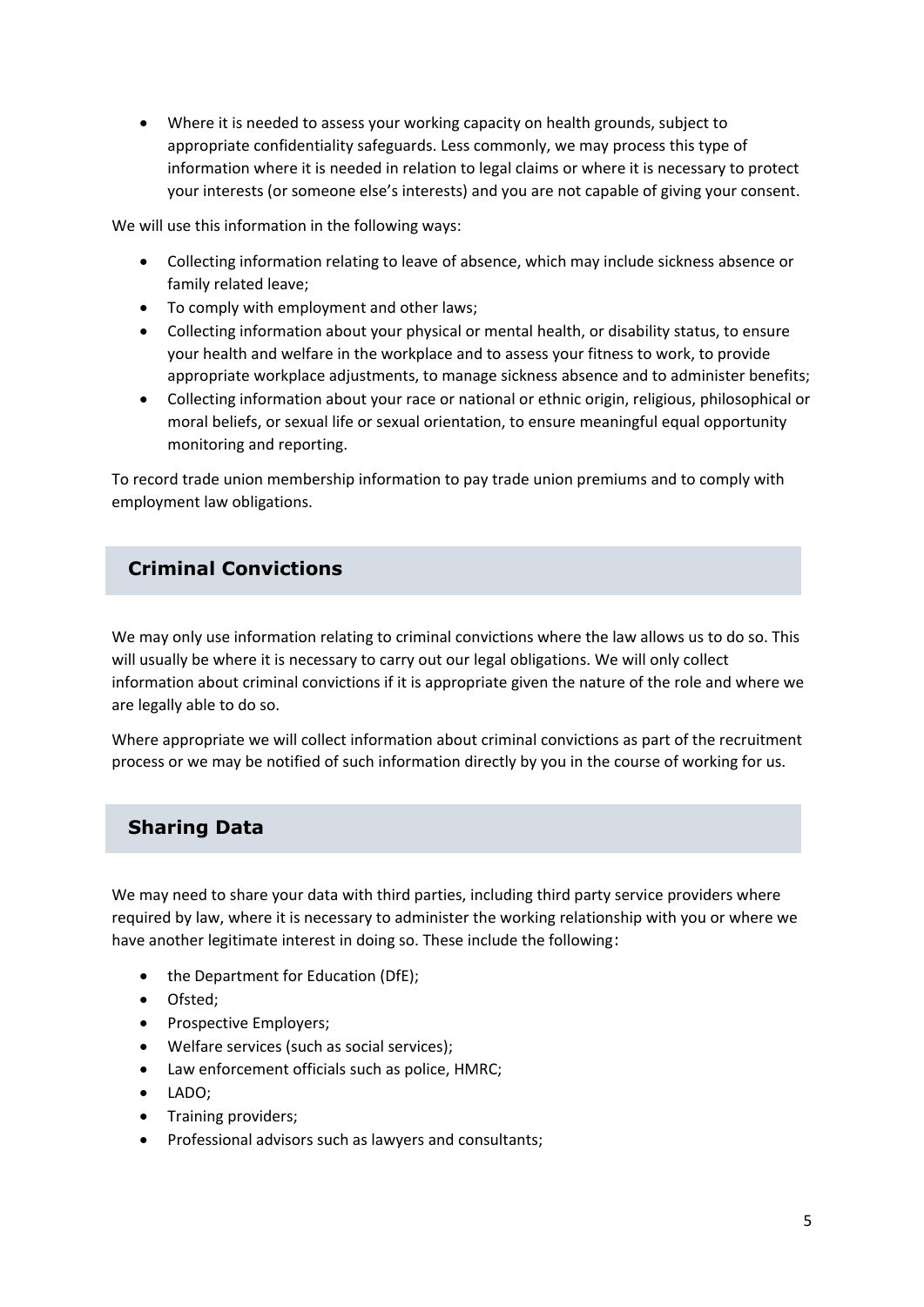- Support services (including HR support, insurance, IT support, information security, pensions and payroll);
- The Local Authority;
- Occupational Health;
- DBS;
- Recruitment and supply agencies; and
- Other schools.

Information will be provided to those agencies securely or anonymised where possible.

The recipient of the information will be bound by confidentiality obligations, we require them to respect the security of your data and to treat it in accordance with the law.

#### **For governors:**

We may need to share your data with third parties, including third party service providers where required by law, where it is necessary to administer the working relationship with you or where we have another legitimate interest in doing so. These include the following:

- Government departments or agencies
- The Local Authority
- Suppliers and Service providers
- Professional advisors and consultants
- The Department for Education
- Law enforcement
- Support services;
- DBS.
- Other schools

### **Retention Periods**

Except as otherwise permitted or required by applicable law or regulation, the School only retains personal data for as long as necessary to fulfil the purposes they collected it for, as required to satisfy any legal, accounting or reporting obligations, or as necessary to resolve disputes.

Once you are no longer a staff member at the school we will retain and securely destroy your personal information in accordance with our data retention policy.

## **Security**

We have put in place measures to protect the security of your information (i.e. against it being accidentally lost, used or accessed in an unauthorised way). In addition, we limit access to your personal information to those employees, agents, contractors and other third parties who have a business need to know.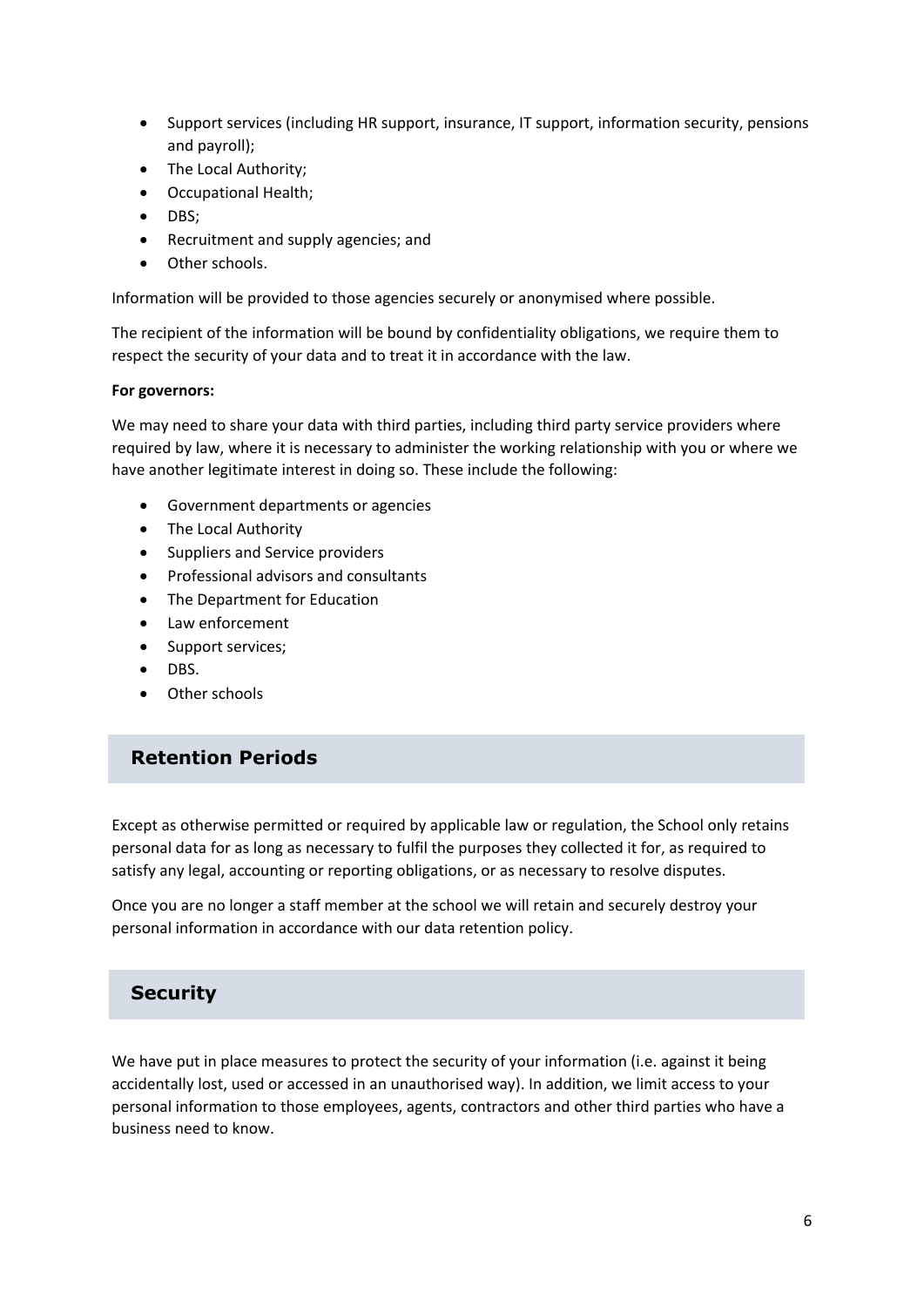## **Your Rights of Access, Correction, Erasure and Restriction**

It is important that the personal information we hold about you is accurate and current. Please keep us informed if your personal information changes during your working relationship with us.

Under certain circumstances, by law you have the right to:

- Access your personal information (commonly known as a "subject access request"). This allows you to receive a copy of the personal information we hold about you and to check we are lawfully processing it. You will not have to pay a fee to access your personal information. However, we may charge a reasonable fee if your request for access is clearly unfounded or excessive. Alternatively, we may refuse to comply with the request in such circumstances.
- Correction of the personal information we hold about you. This enables you to have any inaccurate information we hold about you corrected.
- Erasure of your personal information. You can ask us to delete or remove personal data if there is no good reason for us continuing to process it.
- Restriction of processing your personal information. You can ask us to suspend processing personal information about you in certain circumstances, for example, if you want us to establish its accuracy before processing it.
- To object to processing in certain circumstances (for example for direct marketing purposes).
- To transfer your personal information to another party.

If you want to exercise any of the above rights, please contact The Headteacher in writing.

We may need to request specific information from you to help us confirm your identity and ensure your right to access the information (or to exercise any of your other rights).

## **Right to Withdraw Consent**

In the limited circumstances where you may have provided your consent to the collection, processing and transfer of your personal information for a specific purpose, you have the right to withdraw your consent for that specific processing at any time. To withdraw your consent, please contact The Headteacher. Once we have received notification that you have withdrawn your consent, we will no longer process your information for the purpose or purposes you originally agreed to, unless we have another legitimate basis for doing so in law.

#### **How to Raise a Concern**

We hope that your line manager can resolve any query you raise about our use of your information in the first instance.

We have appointed a data protection officer (DPO) to oversee compliance with data protection and this privacy notice. If you have any questions about how we handle your personal information which cannot be resolve by The Headteacher then you can contact the DPO on the details below: -

Data Protection Officer: Judicium Consulting Limited